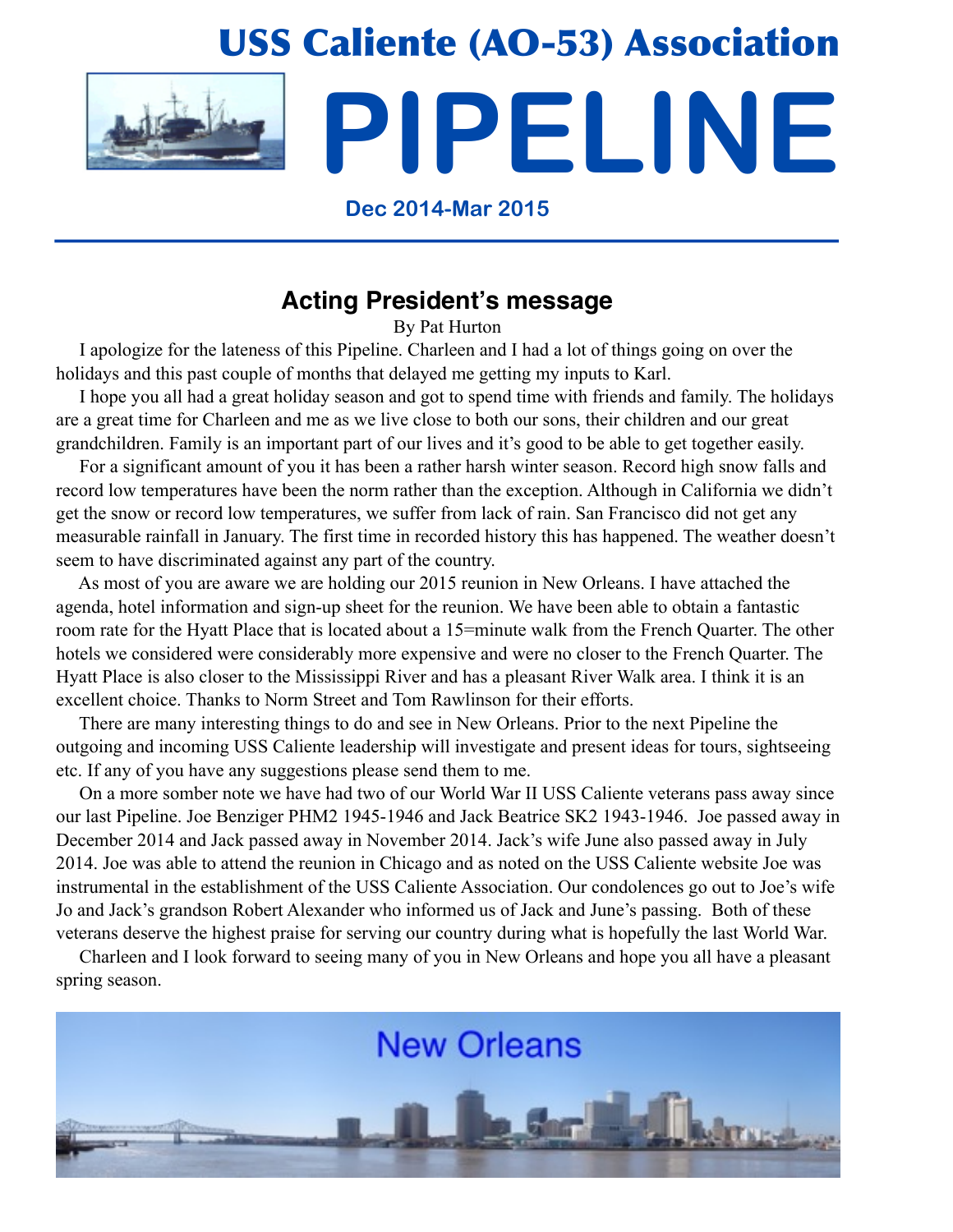# **Taps**

 John J. Beatrice Sr., 89, died 6 Nov 2014 at his home in Eagleville, PA. Born 1 May 1925 in Bridgeport, PA, Jack was one of the first crew members of the Cal, serving from 1943 to 1946 as an SK2. He later attended Drexel University. For many years he managed his own business, Suburban Engineers. He enjoyed playing the piano and was an avid golfer. Jack was preceded in



Jack and June Beatrice

death by his parents, Michael and Susan (Dinolfi) Beatrice, wife June (see following obituary), his sister Virginia and brother Michael. He is survived by his children, John J. (Marylou) Beatrice Jr., David M. (Barbara) Beatrice, Susan M (Robert) Wanner, and Daniel C. (Lori) Beatrice, six grandchildren, eight great-grandchildren, his sister Marie Romano and many nieces and nephews.

 June M. Benziger, 86, wife of Jack, died 20 Jul 2014 at her home in Eagleville, PA. Born June Casselberry 22 Nov 1927 in Bridgeport, PA, she was an excellent cook and avid reader. She enjoyed antiques, crafts and listening to her husband play piano. June and Jack were married for 67 years. June was preceeded in death by her parents, Howard and Mary (Richards) Casselberry, her brother and her three sisters. Her survivors are listed in Jack's obituary.

 Joseph W. Benziger, 89, died 9 Dec 2014 at CentraState Medical Center, Freehold Township, NJ. Born in Woodhaven, NY, Joe served on the Cal from 1945 to 1946 as a PHM2. Joe played a key role in the founding of the USS Caliente Association by being one of the first crew members to respond to Bob Legacy's idea to have a reunion. A resident of Freehold, NJ, Joe was a communicant of St. Rose of Lima Church and a member of the church's Holy Name Society. He also belonged American Legion Post 54 and Veterans of Foreign Wars Post 4374. He was a retired embargo compliance executive for GE. Joe is survived by his wife,



Joe and Jo Benziger

Josephine Mikula Benziger, children Douglas Benziger, Nancy (Andrew) Zanetti and Richard (Joanne Dietrich) Benziger, six grandchildren and one great grandson.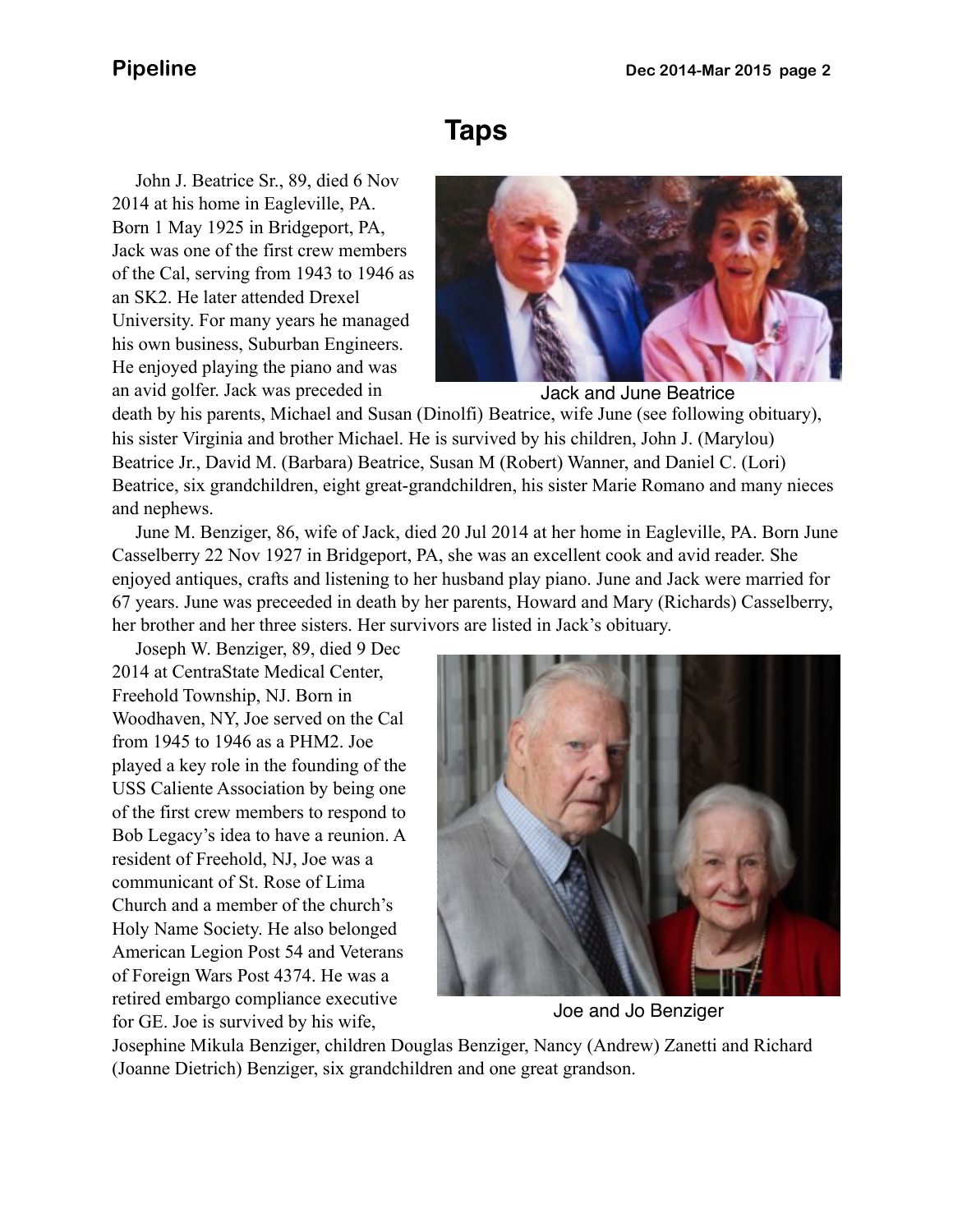daughter Sharen Howell (William) McKee, sister Lois Howell Ramsey, brothers Jerry Howell, We have belatedly learned of the death Charles Laten Howel who died at age 86 on 14 Dec 2013 at his home in Oakland, MS. Charles served on the Cal from 1945 to 1946 as an SN. Born 27 Aug 1927 in Columbia TN, he worked in the metal industry as a tool and die maker. Charles was a very active member of the Mississippi Good Sam organization. He was preceded in death by his parents, Clarence Elmer and Lurienne Bell Howell, son Charles Laten Howell II and his first wife, Alberta Cook Howell. Charles is survived by his wife, Virginia Smith Howell, Edward Larry Howell and John Carlton "Pete" Howell, four grandchildren, five great grandchildren and six great-great grandchildren.

 We have also belatedly learned of the death of Erich (Pete) Stafford who died 13 Nov 2013 at age 88 in Winchester, KY. "Doc" served on the Cal from 1955 to 1956 as a HM2. Pete joined the Navy in 1952, travelling the world and earning a PhD in parasitology. After retiring from the Navy he moved back to Kentucky and farmed in Winchester. He was preceded in death by his parents and his wife Barbara June Timbrook Stafford. He is survived by children Marion Williams, Erich Jeffrey Stafford and Virginia Ruth Robertson and six grandchildren.

 Jack Dean Venable, 83, died 8 Dec 2014 in Sunnyvale, TX. He served on the Cal from 1951 to 1953 as an SN. Born 28 Nov 1931 in Eudora, AR, he was a resident of Mesquite, TX at the time of his death. Jack was preceded in death by his parents, sister Dorothy Jones and brother Dennis Venable. He is survived by his wife JoAnn Venable, children Vicki (Rick) Boone and



USS Caliente Association President: Vacant Vice President: vacant Treasurer: Pat Hurton Pipeline Editor: Karl Seitz



 The Pipeline is the official quarterly newsletter of the USS Caliente Association. It is a place to share your memories and pictures. Please send them via e-mail to seitzao53@gmail.com or by regular mail to Karl Seitz, 1212 30th St. South, Birmingham, AL 35205-1910.

 Association dues are \$10 per year due Jan. 1, payable by Jan. 15. Checks should be made out to The USS Caliente Association and mailed to treasurer Pat Hurton, 156 Greenfield Drive, Chico, CA 95973-0185.

Masthead picture of USS Caliente (AO-53) used with permission of Dan Davis.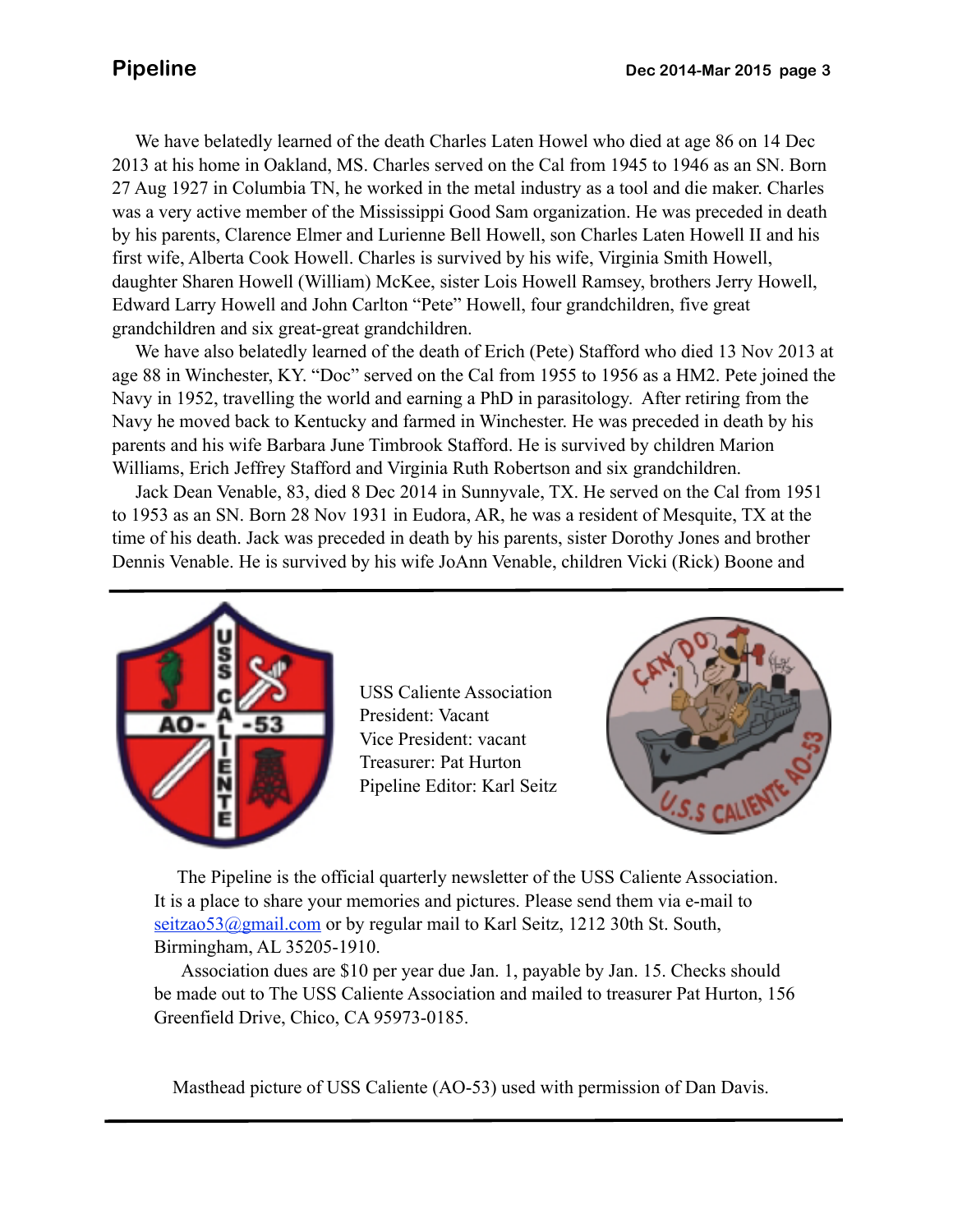Ricky Dean (Teresa) Venable, two grandchildren, brother Jim Venable, sisters Sonja Truelove, Linda Burgess and Cathy Robbins and several nieces and nephews..

# **Editor's message**

By Karl Seitz

 Pat Hurton has explained elsewhere why there has been such a long period between issues of the Pipeline. That delay accounts, in large part, for the double-date assigned to this issue.

 However, the double-date is also indicative of an on-going problem: The lack of contributions from readers. I would have been hardpressed to produce a Pipeline for December and another for March. As it is, this issue is largely composed of association business and obituaries. While important, these matters are only part of what most readers want from the Pipeline and what I want to give you.

 The USS Caliente was in commission for 30 years, a period that included three major wars plus countless other important and, even if not important, interesting events. We still have members from that entire era. Some have pictures and other mementoes. All of us have memories of those shipboard days.

 The Pipeline is the perfect place to share those connections to the history of the Caliente and the men who served on it.

 If you have pictures your shipmates would enjoy seeing; scan them into electronic files and send them with additional details such as names, at least approximate dates and places to me at  $s$ eitzao53@gmail.com. If you don't know how to scan pictures or don't have the equipment to do it, there is probably a younger relative or friend who can do it for you. If you don't have access to scanning equipment or e-mail, pictures (copies preferred) can be sent to me at Karl Seitz, 1212 30th Street South, Birmingham, AL 35205-1910.

 Depending on what the mementoes are, scans or photocopies of paper items or pictures of three-dimensional objects can be handled in the same way.

 The least technical contributions are your memories. You write them (typed or handwritten) and then send them to me via e-mail or the U.S. Postal Service at the above addresses. Don't worry about absolutely correct grammar and spelling. As editor, I'm supposed to take care of those matters. Just write as though you were writing a letter or telling a story.

 I don't want to give the impression that I am completely out of pictures and other items related to the history of the Caliente. Thanks to a few past contributors who have sent far more material than could possibly be used in one or two issues, I do have a few items on hand. However, these are items that were passed over in favor of the pictures, mementoes and stories that were published. They are not as good as or are too much like previously published items.

 To be the best possible Pipeline, new perspectives and new topics are needed in its pages. Please help us reach that goal by contributing to future issues.



A reminder if you are on Facebook, Jack Hughes has created a Facebook group for former crew members of the USS Caliente (AO-53) and their families.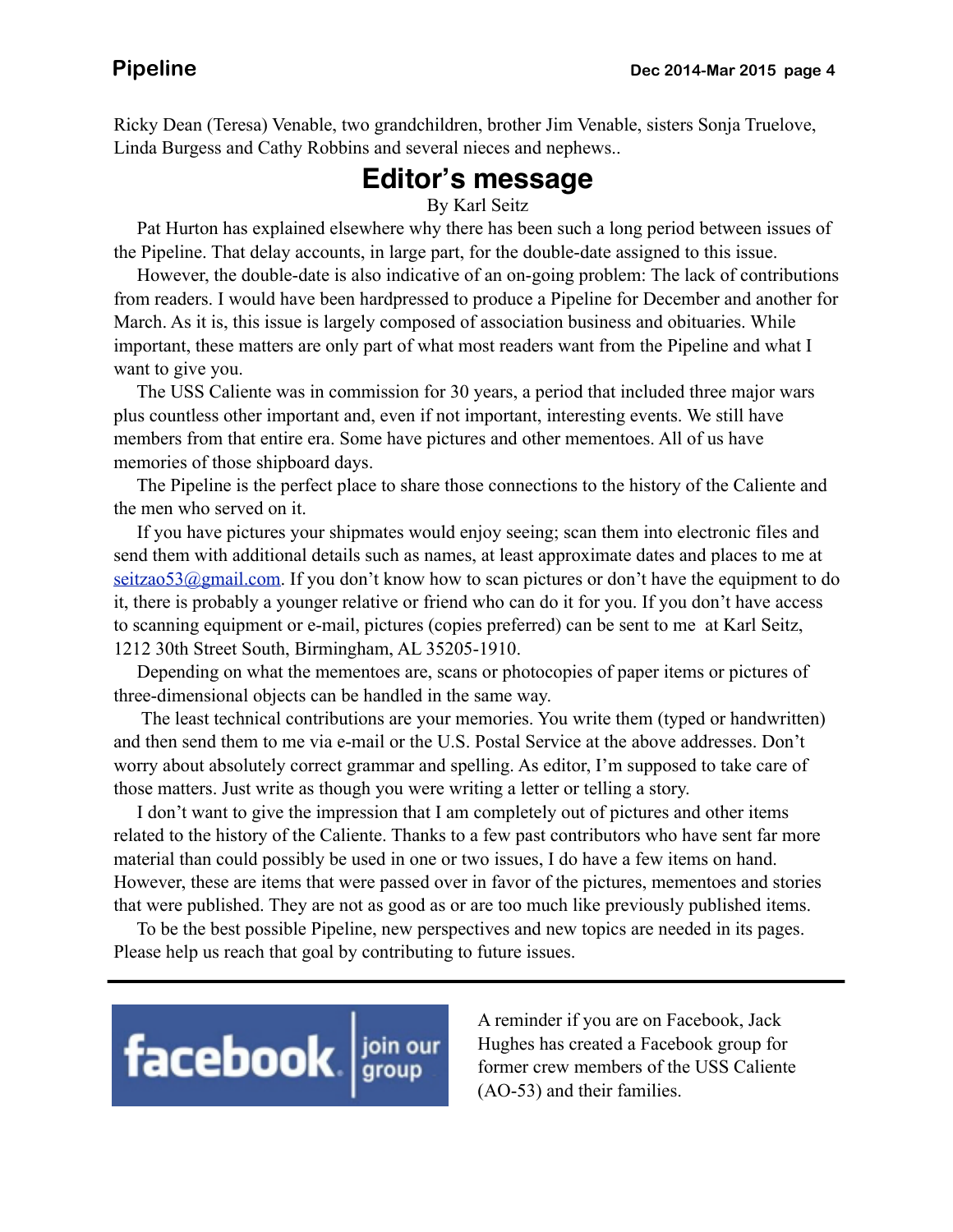William F. Bayley (MM3, 1961-63) sends this two page-report on the Caliente's rescue of two British pilots.





ASN Wikibase Occurrence # 161513 Last updated: 30 October 2014

This information is added by users of ASN. Neither ASN nor the Flight Safety Foundation are responsible for the completeness or correctness of this information. If you feel this information is incomplete or incorrect, you can submit corrected information.

| Vind ik leuk < 0 |                                     |
|------------------|-------------------------------------|
| Tweet 0          |                                     |
| $3 - 1 < 0$      |                                     |
| Date:            | 01-MAY-1962                         |
| Time:            |                                     |
| Type:            | de Havilland DH.110 Sea Vixen FAW.1 |
| Owner/operator:  | 890 Sqn FAA RN                      |

| Owner/operator:   | 890 Sqn FAA RN                                                                                                                                                                                                          |  |
|-------------------|-------------------------------------------------------------------------------------------------------------------------------------------------------------------------------------------------------------------------|--|
| Registration:     | XJ528                                                                                                                                                                                                                   |  |
| $C/n / msn$ :     | 10037                                                                                                                                                                                                                   |  |
| Fatalities:       | Fatalities: 0 / Occupants: 2                                                                                                                                                                                            |  |
| Other fatalities: | 0                                                                                                                                                                                                                       |  |
| Airplane damage:  | Written off (damaged beyond repair)                                                                                                                                                                                     |  |
| Location:         | Manilla Bay, South China Sea, off the coast of the<br>Philippines - x Philippines                                                                                                                                       |  |
| Phase:            | En route                                                                                                                                                                                                                |  |
| Nature:           | Military                                                                                                                                                                                                                |  |
|                   | Departure airport: HMS Ark Royal, off the Philippines                                                                                                                                                                   |  |
|                   | Destination airport: HMS Ark Royal, off the Philippines                                                                                                                                                                 |  |
| Narrative:        |                                                                                                                                                                                                                         |  |
|                   | DH Sea Vixen XJ528 ("R-243" of 890 Sqn FAA RN) was written off<br>1/5/1962, when, during a night interception exercise off HMS Ark Royal<br>the pilot felt an explosion while at 2,000 feet. Both crew - Lt. D. H. Ross |  |

(pilot) and Lt. R. H. Burns (observer) - ejected when the aircraft went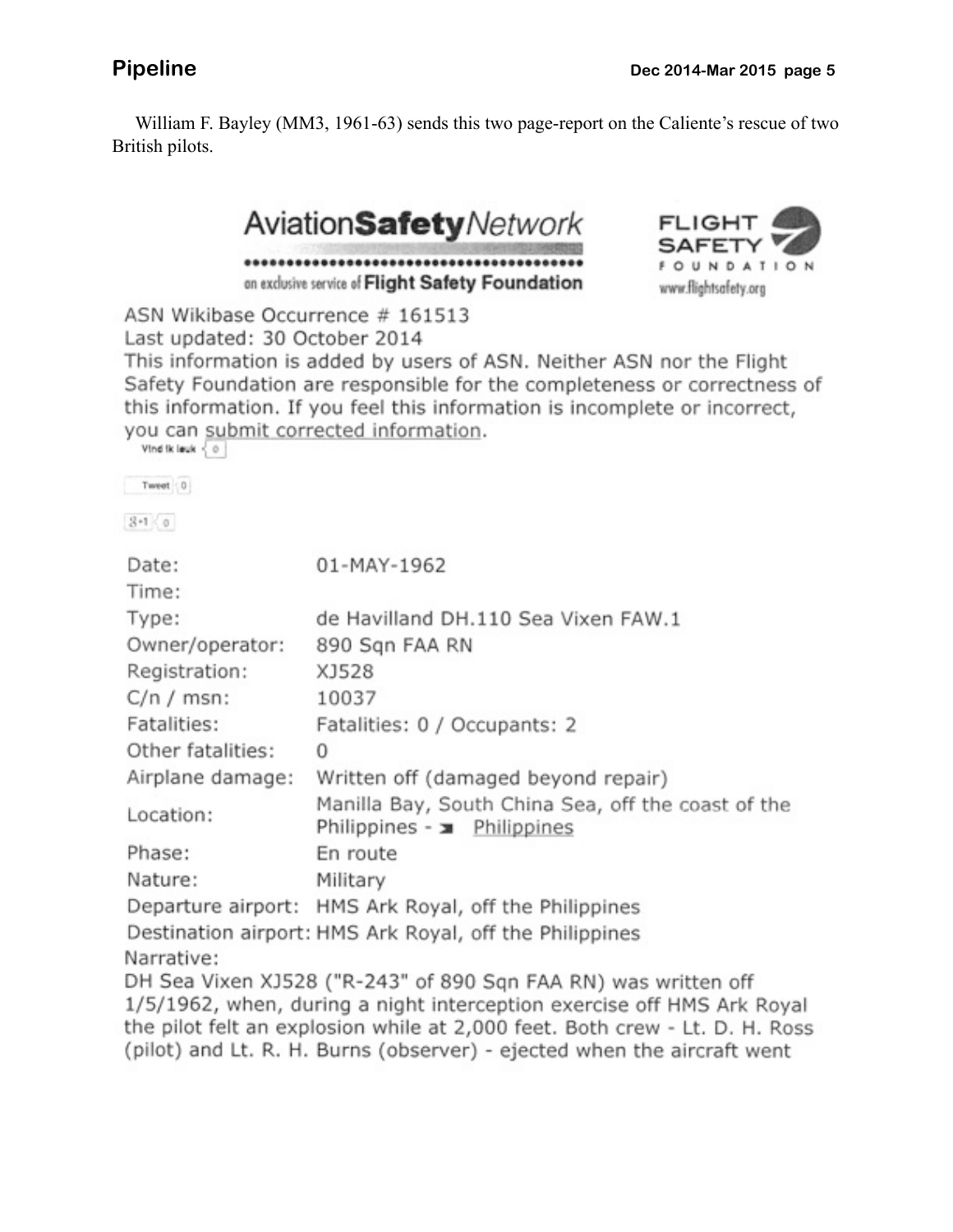out of control, and it crashed into the South China Sea at Manilla Bay, off the Philippines and was not recovered. The crew were rescued by the **USS Caliente** 

Sources:

- 1. http://www.ukserials.com/losses-1962.htm
- 2. http://www.ejection-history.org.uk/Aircraft\_by\_Type/SeaVixen.htm
- 3. http://www.millionmonkeytheater.com/seavixenpics/xj528.jpg
- 4. http://www.seavixen.org/squadrons/correlation-squadrons-ships/890-
- sqn-to-hms-ark-royal-1961-1963
- 5. http://en.wikipedia.org/wiki/Manila\_Bay

Revision history:

### **Contributor Updates** Date/time

18-Oct-2013 17:11 Dr. John Smith Added Number of views: 109

Corrections or additions? ... Edit this accident description

- Home
- · Disclaimer
- · Copyright
- · Privacy
- · Submit correction
- 
- Unless otherwise stated: copyright © 1996-2014 Aviation Safety Network (ASN)

# **2015 Reunion in New Orleans**

 On following pages are the agenda and a signup sheet for the USS Caliente Association Reunion at the Hyatt Place New Orleans/Convention Center 10 Sept. — 13 Sept. 2015.

 The agenda contains information about the reunion hotel, including rates and how to make your reservations.

Additional activities may be added to the agenda in the June Pipeline.

 Recipients of the print edition of the Pipeline may wish to make a photocopy of the signup sheet to send to Pat Hurton, thereby retaining the agenda for future reference.

# *See you in New Orleans!*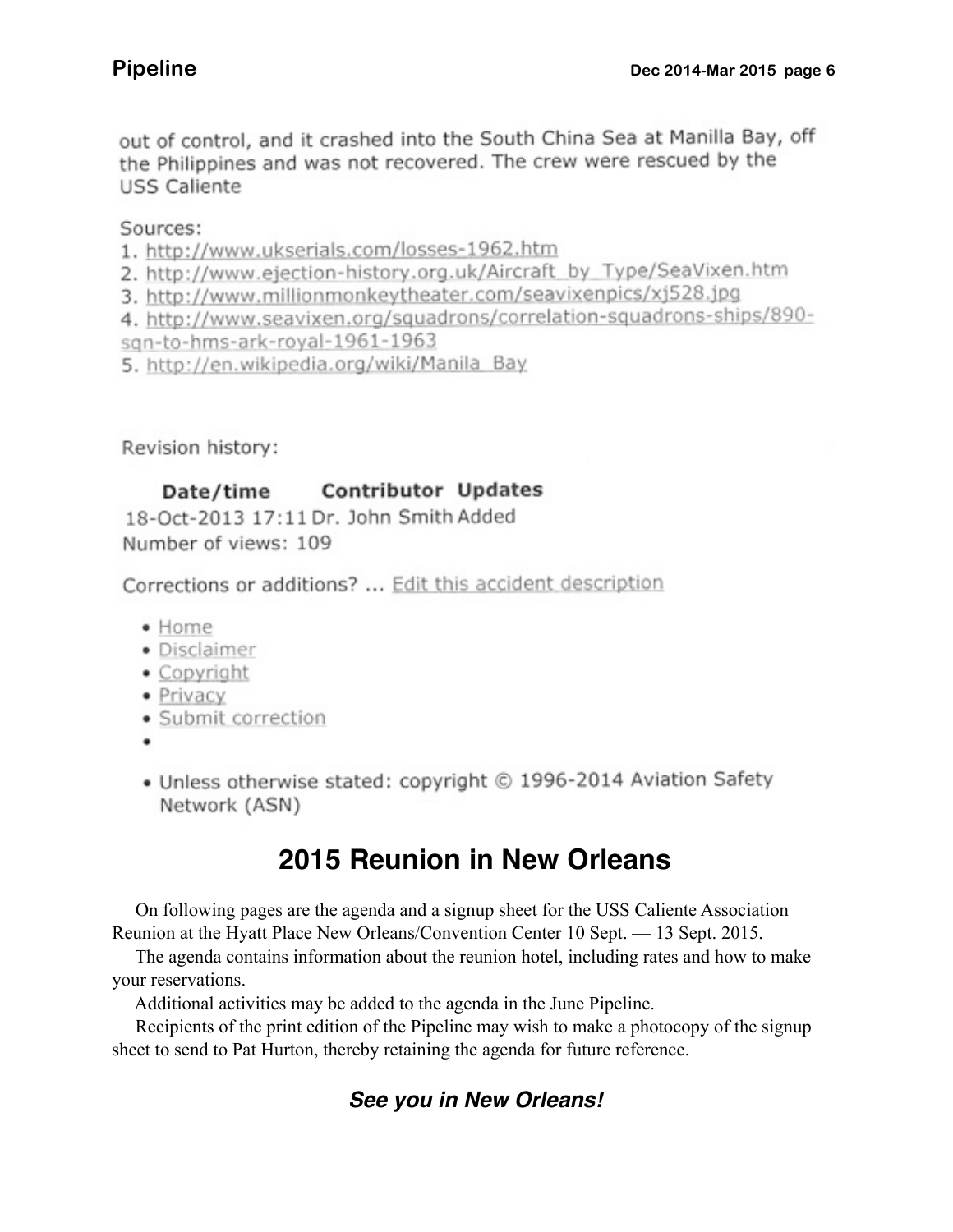

# **USS CALIENTE (AO-53) NEW ORLEANS REUNION**









### **Hyatt Place, New Orleans, Louisiana 10 September – 13 September 2015**

 Reservations can be made at the Hyatt Place, 881 Convention Center Boulevard, New Orleans, LA by calling 1-888-233-1234 and identifying yourself as part of the USS Caliente Reunion. The room rates are good for three days prior to and three days post the reunion dates. The group rate is \$109.00 per person plus 14.75 percent state and local taxes plus a \$1.00 occupancy fee per room. The cutoff date for reservations is 11 August 2015. Valet Parking is available at \$29.00 per car per day.

# **AGENDA FOR THE REUNION**

### **Thursday 10 September**

- a) Hotel Check-in
- b) 3:00 PM until 6:00 PM Reception (hors d'oeuvres will be provided)

### **Friday 11 September**

- a) 7:00 AM 9:00 AM -Continental Breakfast
- b) Free Time

### **Saturday 12 September**

- a) 7:00 AM 9:00 AM Continental Breakfast
- b) 9:00 AM Annual Business Meeting
- c) Free time until banquet
- d) 6:30 PM Social gathering in banquet room
- e)  $7:00 \text{ PM} \text{Dinner}$

### **Sunday 13 September**

- a) 7:00 AM 9:00 AM Continental Breakfast
- b) 9:00 AM 12:00 PM Farewells and Goodbyes